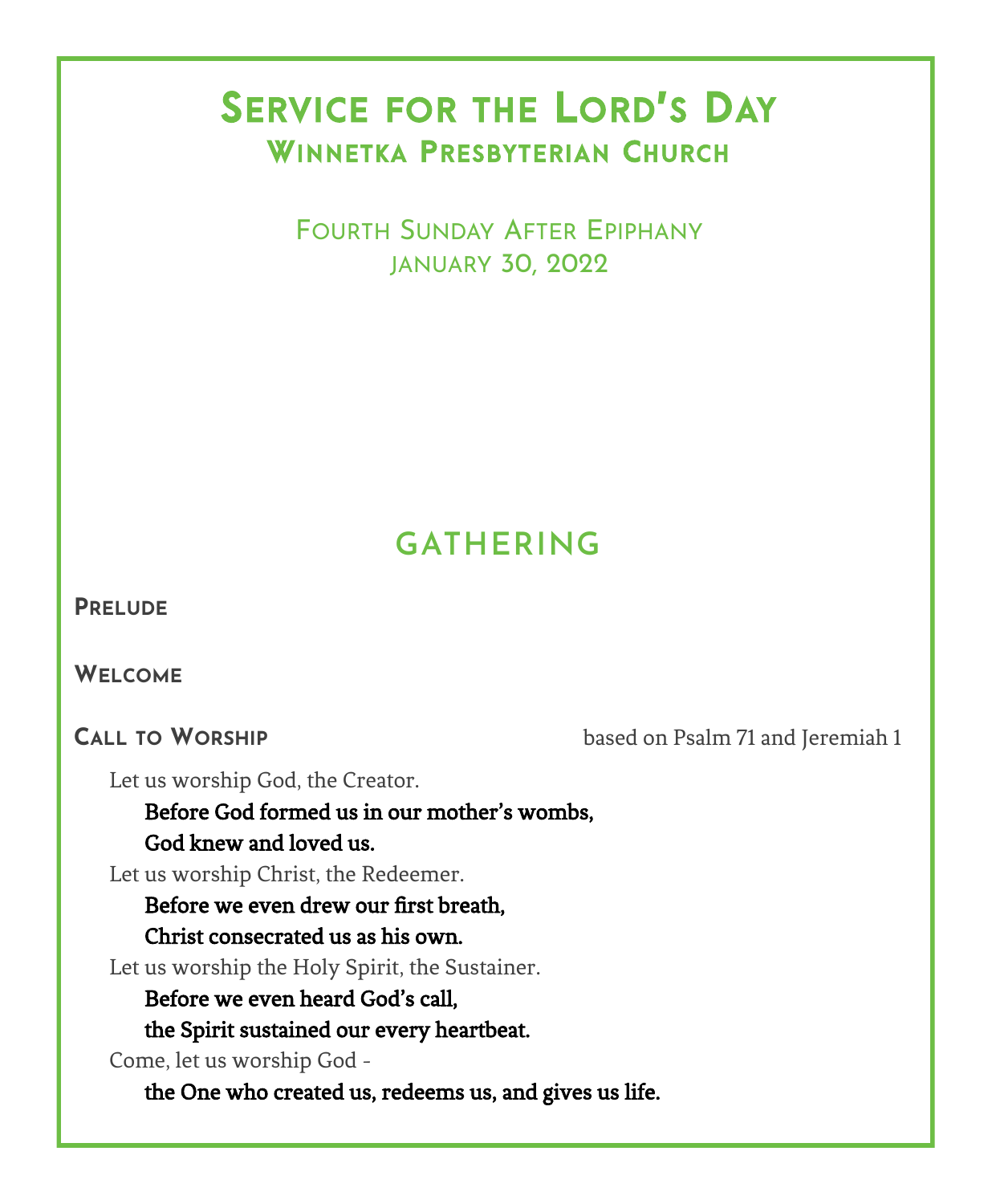Be thou my vision, O Lord of my heart. Naught be all else to me, save that thou art. Thou my best thought, by day or by night; Waking or sleeping, thy presence my light.

Riches I heed not, nor vain, empty praise. Thou mine inheritance, now and always. Thou and thou only, the first in my heart, Blessed Redeemer, my treasure thou art!

High King of heaven, my victory won! May I reach heaven's joys, O bright heaven's sun! Heart of my own heart, whatever befall, Still be my vision, O Ruler of all.

#### **PRAYER OF CONFESSION**

### God, whose name is love, we confess our faults and failings, knowing you know us through and through. Your Word tells us love is patient and kind, but you know when our patience and kindness fall short. Your Word tells us love is never rude or selfish, but you see the times we insisted on our own way. Forgive us for the excuses we make to ourselves when our love falters. Strengthen us by your Spirit so that our love will be more genuine.

#### **WORDS OF ASSURANCE**

**CHORAL PSALM** Psalm 55: Cast Your Burden Upon the Lord

Cast your burden upon the Lord, and God shall sustain you. As for me, I will call upon God; and the Lord shall save me. Attend to me, and hear me. Evening and morning, and at noon, I will pray, and cry aloud: and God shall hear my voice.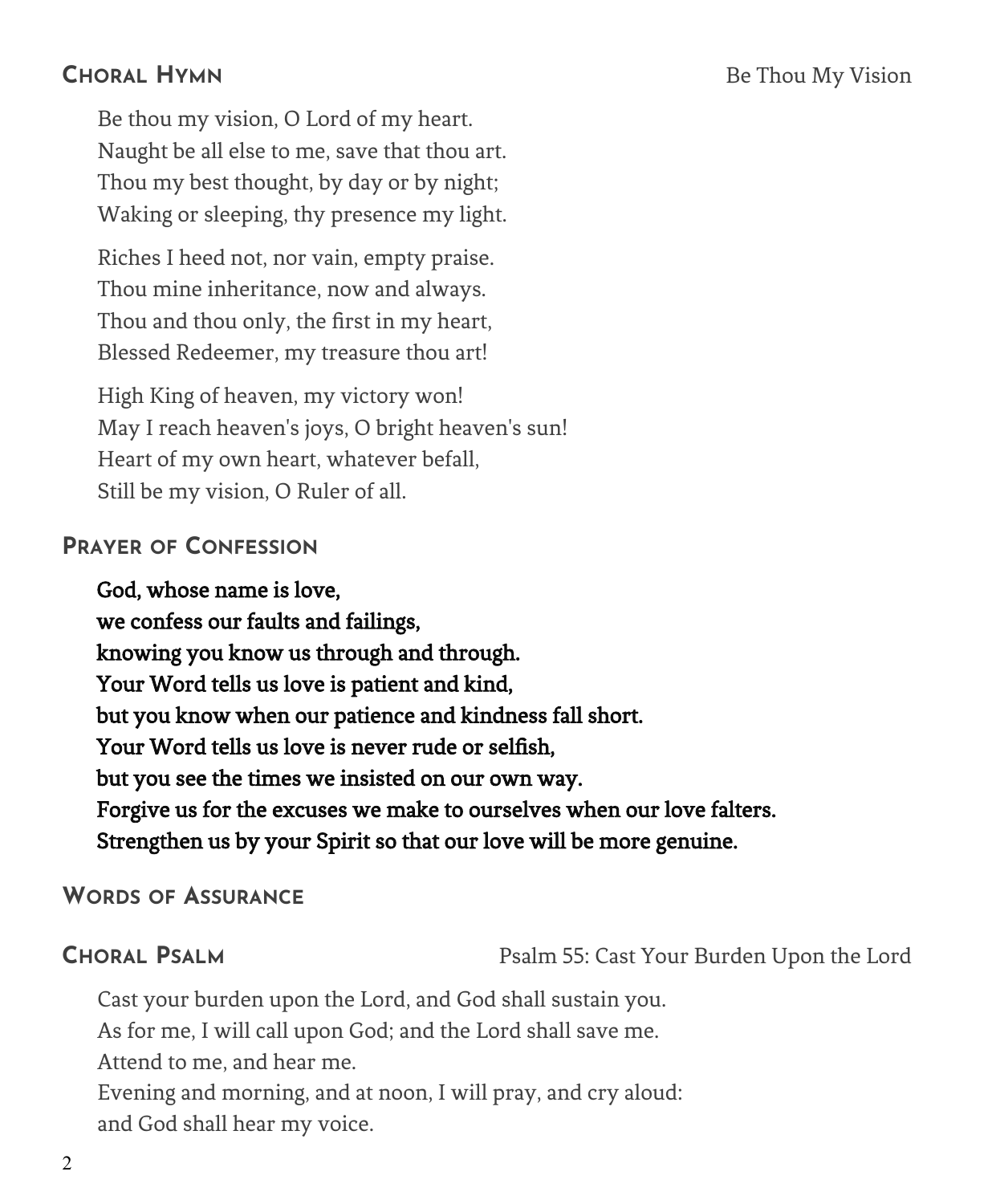## **LISTENING**

#### **PRAYER FOR ILLUMINATION**

This is the word of the Lord. Thanks be to God.

**GOSPEL** Luke 4:21-30

**SERMON** Rev. Paul Gilmore

## **RESPONDING**

**MUSICAL OFFERING EVERING EVERING EXECUTE SOME EXECUTIVE EXECUTIVE EXECUTIVE EXECUTIVE EXECUTIVE EXECUTIVE EXECUTIVE EXECUTIVE EXECUTIVE EXECUTIVE EXECUTIVE EXECUTIVE EXECUTIVE EXECUTIVE EXECUTIVE EXECUTIVE EXECUTIVE** Daniel Rausch, soloist

### **SHARING THE PEACE OF CHRIST** | STANDING

The peace of Christ be with you. And also with you.

Peace, salaam, shalom.

### **PRAYERS OF THE PEOPLE** 1 Corinthians 13

Love is patient.

### Love is kind.

Love is not envious.

### It is not boastful.

Love is not arrogant or rude.

### It does not insist on its own way.

Love does not rejoice in the wrong, but rejoices in the right.

#### Love bears all things. Believes all things.

Hopes all things. Endures all things.

Love never ends.